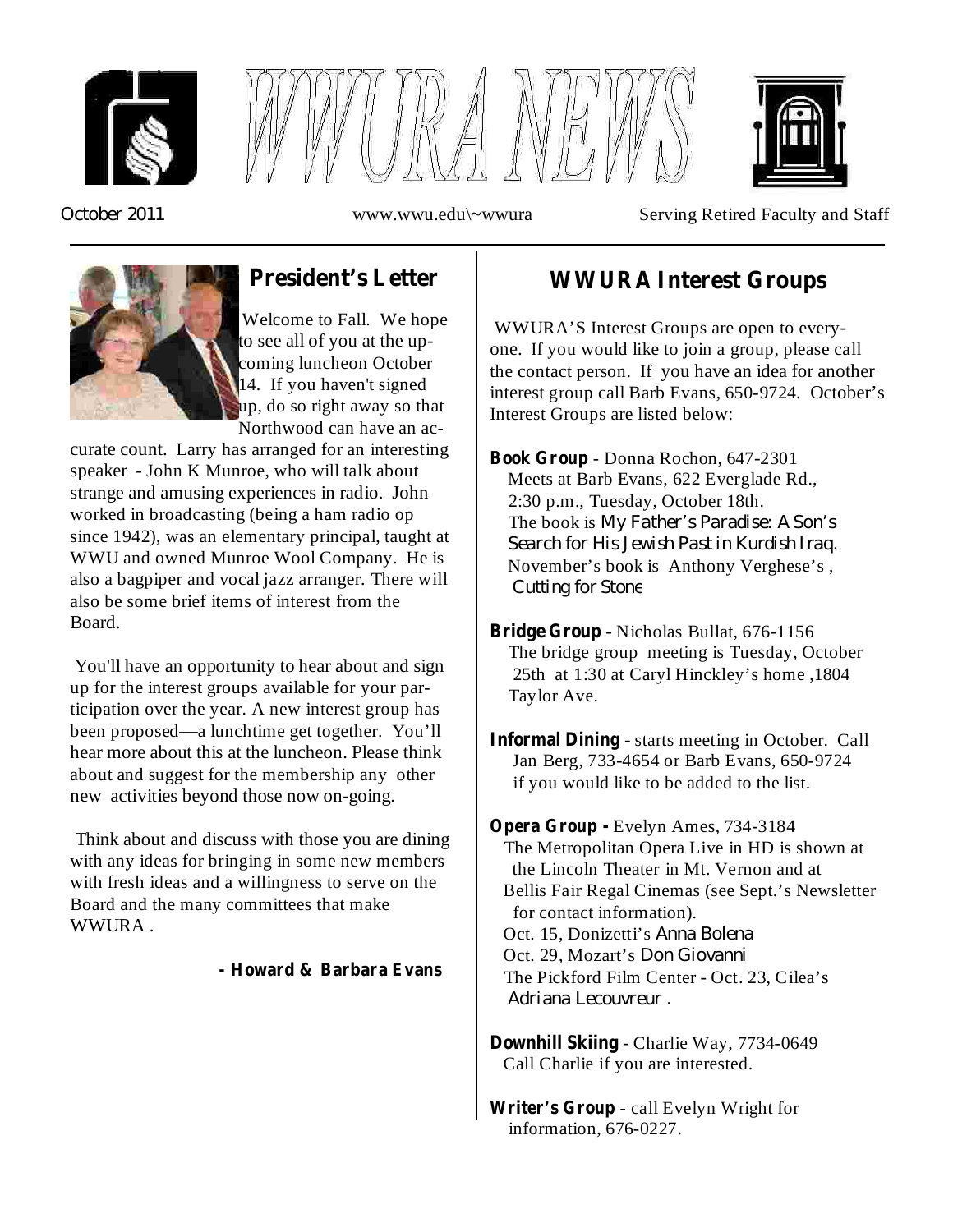## **Health Notes by Evelyn Ames** *Shingles: Is A Vaccination Recommended?*

Most of our WWURA members when they were youngsters more than likely had chicken pox, a viral infection caused by the varicella zoster virus. It is known that the virus stays in the body in a dormant (inactive) state. For reasons not fully known, this virus can reactivate years later, causing shingles. According to data from the Centers for Disease Control and Prevention, almost 1 out of every 3 people in the United States will develop shingles. "Anyone who has recovered from chickenpox may develop shingles; even children can get shingles. However the risk of disease increases as a person gets older. About half of all cases occur among men and women 60 years old or older." http://www.cdc.gov/shingles/about/symptoms.html

**Signs and Symptoms** : Shingles usually starts as a painful rash on one side of the face or body. The rash forms blisters that typically scab over in 7–10 days and clears up within 2–4 weeks. Before the rash develops, there is often pain, itching, or tingling in the area where the rash will develop. This may happen anywhere from 1 to 5 days before the rash appears. Most commonly, the rash occurs in a single stripe around either the left or the right side of the body. In other cases, the rash occurs on one side of the face. In rare cases (usually among people with weakened immune systems), the rash may be more widespread and look similar to a chickenpox rash. Shingles can affect the eye and cause loss of vision. (CDC)

**Transmission:** Shingles cannot be passed from one person to another. However, the virus that causes shingles, the varicella zoster virus, can be spread from a person with active shingles to a person who has never had chickenpox. In such cases, the person exposed to the virus might develop chickenpox, but they would not develop shingles. The virus is spread through direct contact with fluid from the rash blisters, not through sneezing, coughing or casual contact. A person with shingles can spread the virus when the rash is in the blister-phase. A person is not infectious before blisters appear. Once the rash has developed crusts, the person is no longer contagious. http://www.cdc.gov/shingles/about/transmission.html

**Prevention:** Until a few years ago, physicians debated whether to recommend all their patients get a vaccination for shingles. Since the incidence of shingles has risen considerably among the older population and some health insurance companies are now including the vaccination in their medical benefits, physicians are recommending older adults acquire the vaccination. A vaccine for shingles is licensed for persons aged 60 years and older.

**Treatment:** "Several antiviral medicines—acyclovir, valacyclovir, and famciclovir—are available to treat shingles. These medicines will help shorten the length and severity of the illness. But to be effective, they must be started as soon as possible after the rash appears. Thus, people who have or think they might have shingles should call their healthcare provider as soon as possible to discuss treatment options. Analgesics (pain medicine) may help relieve the pain caused by shingles. Wet compresses, calamine lotion, and colloidal oatmeal baths may help relieve some of the itching." http://www.cdc.gov/shingles/about/ prevention-treatment.html

**Question:** How might you sharpen your mind and improve your spirits? One of the three things recommended in the 2011 October issue of *Consumer Reports on Health* is that everyone eat breakfast (which includes protein, complex carbohydrates, and healthy fat) within 90 minutes of waking every monring. Studies suggest people have better cognitive peformance and brighter moods during the day!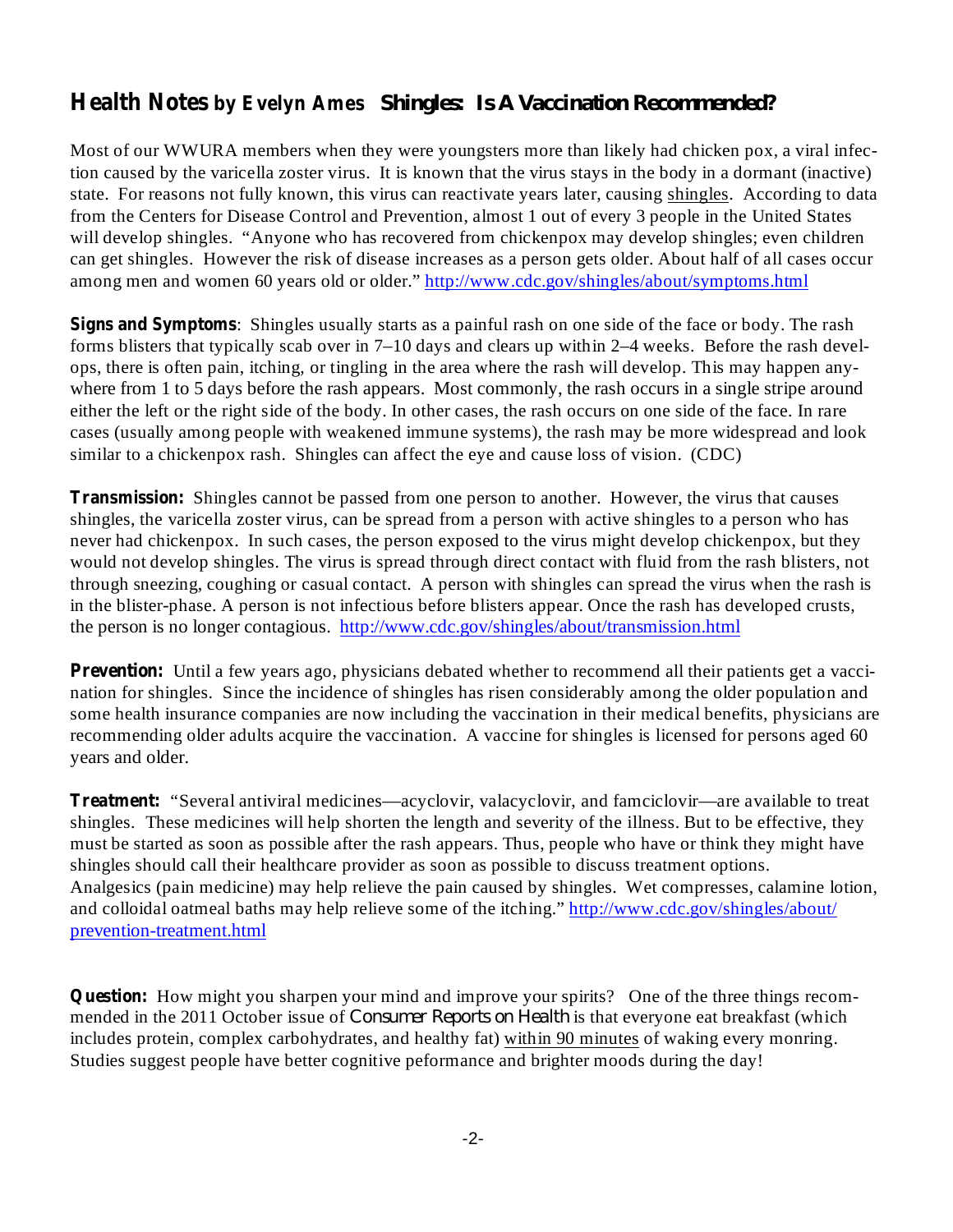# **Book and Film Corner Lynne Masland**

This month I'm focusing on two somewhat quirky but endearing documentaries that linger in memory like a subtly delicious meal.

Some of you have may have already seen *The Wild Parrots of Telegraph Hill* (2005), the story of Mark Bittner, an unemployed musician living in a cabin on San Francisco's Telegraph Hill, who finds new meaning in life when he begins to feed and befriend a flock of wild parrots inhabiting the nearby trees. Directed by Judy Irving and winner of the Genesis Award for Documentary Film, the film has a gentle twist of an ending.

Etre et avoir (To Be and To Hold) is an award-winning French documentary (2002), with English subtitles, directed by Nicholas Philibert. Taking its title from the French irregular verbs *etre* and *avoir*, it's a sympathetic portrait of a dedicated teacher, George Lopez, and his 13 students, ranging from ages 4 to 11, in a rural one-room school in a village in the Auvergne. Lopez teaches his students with patience and empathy as they learn not only grammar but also how to get along with each other. Reviewers called it "one of the most emotionally gratifying films about teaching." The film's landscape of mountains, farms, snow, rain and sun and small villages makes it a pleasure to watch.



An earlier WWWURA Team.

Let's see if we can match their numbers!

# **Jingle Bell Walk/Run**

The 2011 Bellingham Jingle Bell Walk/Run is set for the second Saturday In December (10th). If you wish to register to be part of the WWURA team, contact Evelyn Ames (evelyn.ames@wwu.edu). Brochures for registering will be available at the October luncheon and November travelogue. A web site for joining the WWURA team soon will be available.

### **WWURA Scholarships**

For several years WWURA has supported two WWU students with scholarships of \$2000 (each). These funds all come from contributions of WWURA members– most often when they pay their annual dues. This year we have funds for both students for Fall '11 quarter and need \$280 in additional contributions for the Winter '12 quarter. The scholarships last year went to students who were both needy and were excellent students. If you have not made a scholarship contribution this year (or if you would be willing to make an additional contribution) please mail it to John Reay, WWURA treasurer, 117 Hawthorne Rd. , Bellingham, WA 98225.